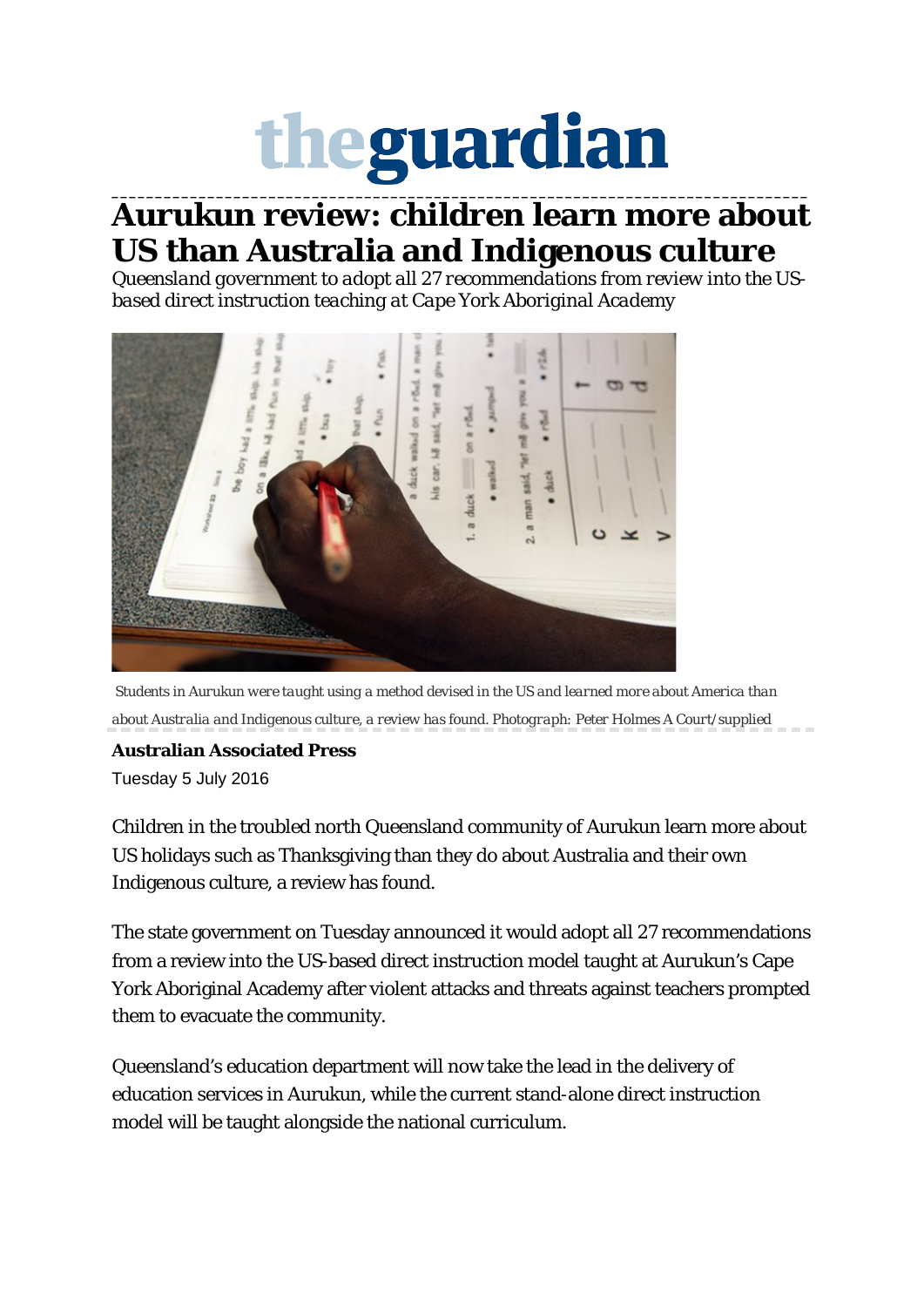The review found the rigid direct instruction curriculum, which heavily focused on numeracy and literacy, did not emphasise culture or students' first language, Wik.

It heard worksheets, developed in the US, were adapted for use in Australia, but in general terms the curriculum was "completely Americanised".

"They learn about the 4th of July, Thanksgiving and the stories they listen to are about American states," one teacher told the review.

"The kids know more about American states than Australian.

"They then go to boarding school with no Australian culture or Wik culture."

Indigenous leader Noel Pearson, who founded the school and introduced the direct instruction curriculum, dismissed the criticism as trivial.

"The teachers are told to convert Americana into Australian examples and the capable teacher is able to do that all the time," he said.

Pearson said the review did not consider the high levels of disability students suffered, stemming from severe disadvantage in the community.

The department was believing a "fairytale" if it thought it could run the school better than he could, he said.

Annastacia Palaszczuk, the Queensland premier, insisted the Department of Education and Training taking control of the curriculum was not a reflection on Pearson.

"Noel shares my commitment for the very best for the children living in remote Indigenous communities," she said.

Teachers will return to the Aurukun school next week to increased security measures, including upgraded fencing, new security lights and personal distress alarms issued to teachers.

The review was sparked by ongoing violence from a group of young, armed offenders in the community, which saw the school's principal Scott Fatnowna carjacked twice in two weeks.